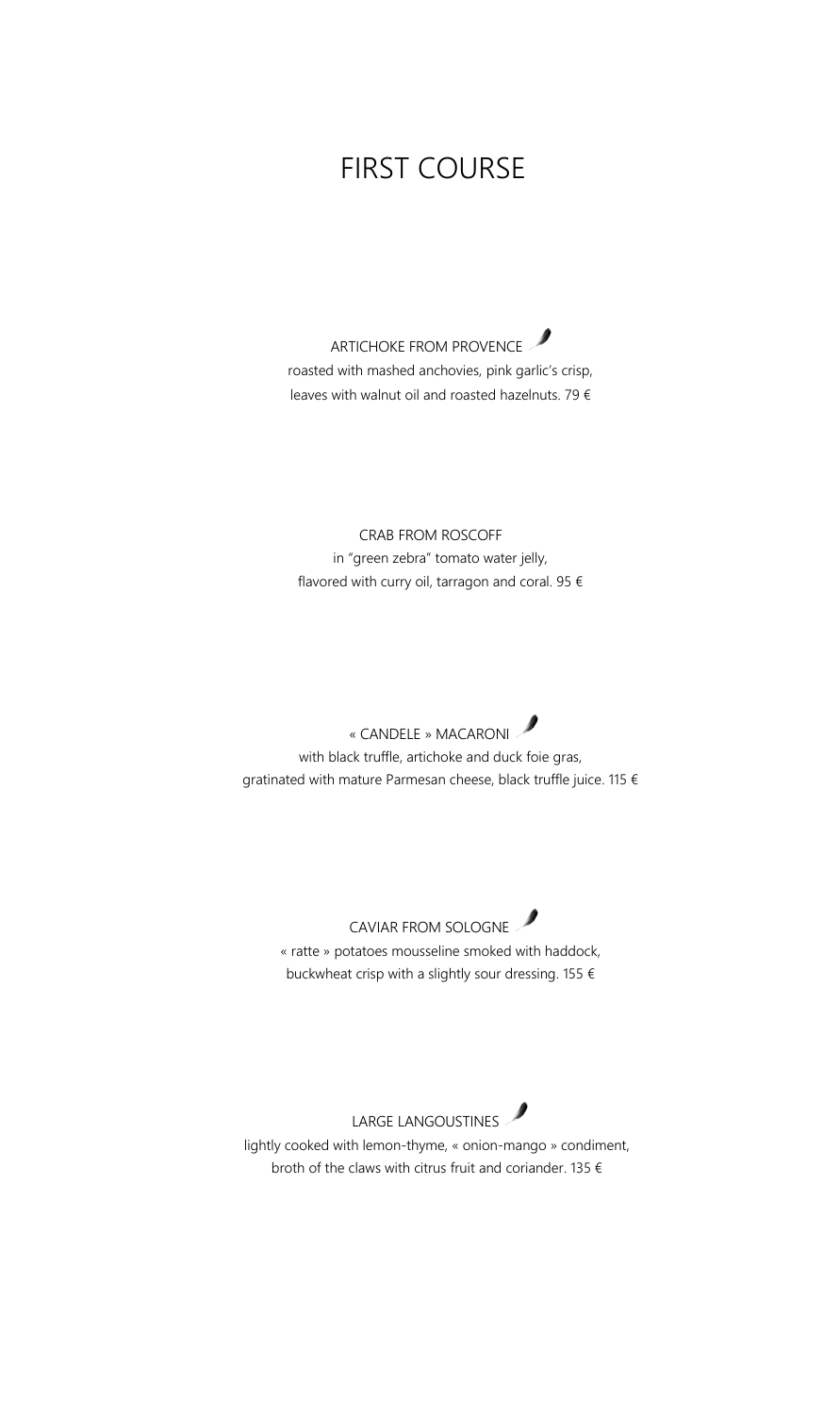# FISH



roasted in its shell, preserved Southern vegetables with olive oil, sautéed squid with chorizo, anchovies, sweet pepper and basil. 145  $\epsilon$ 

#### WILD SOLE

cooked with lemon thyme and smoked eel, foam of capers and shellfishes juice, young spinach sprouts. 120  $\epsilon$ 

LINE-CAUGHT WHITING FISH FROM SAINT-GILLES-CROIX-DE-VIE in a crust of bread with almonds, « New-Zealand » spinach and olive oil flavored with curry and péquillos pepper. 79  $\epsilon$ 

ADOUR SALMON

cooked at low temperature, Tandoori powder, peas in parsley oil, yellow pepper vinaigrette. 120 €

All our fish come from wild fisheries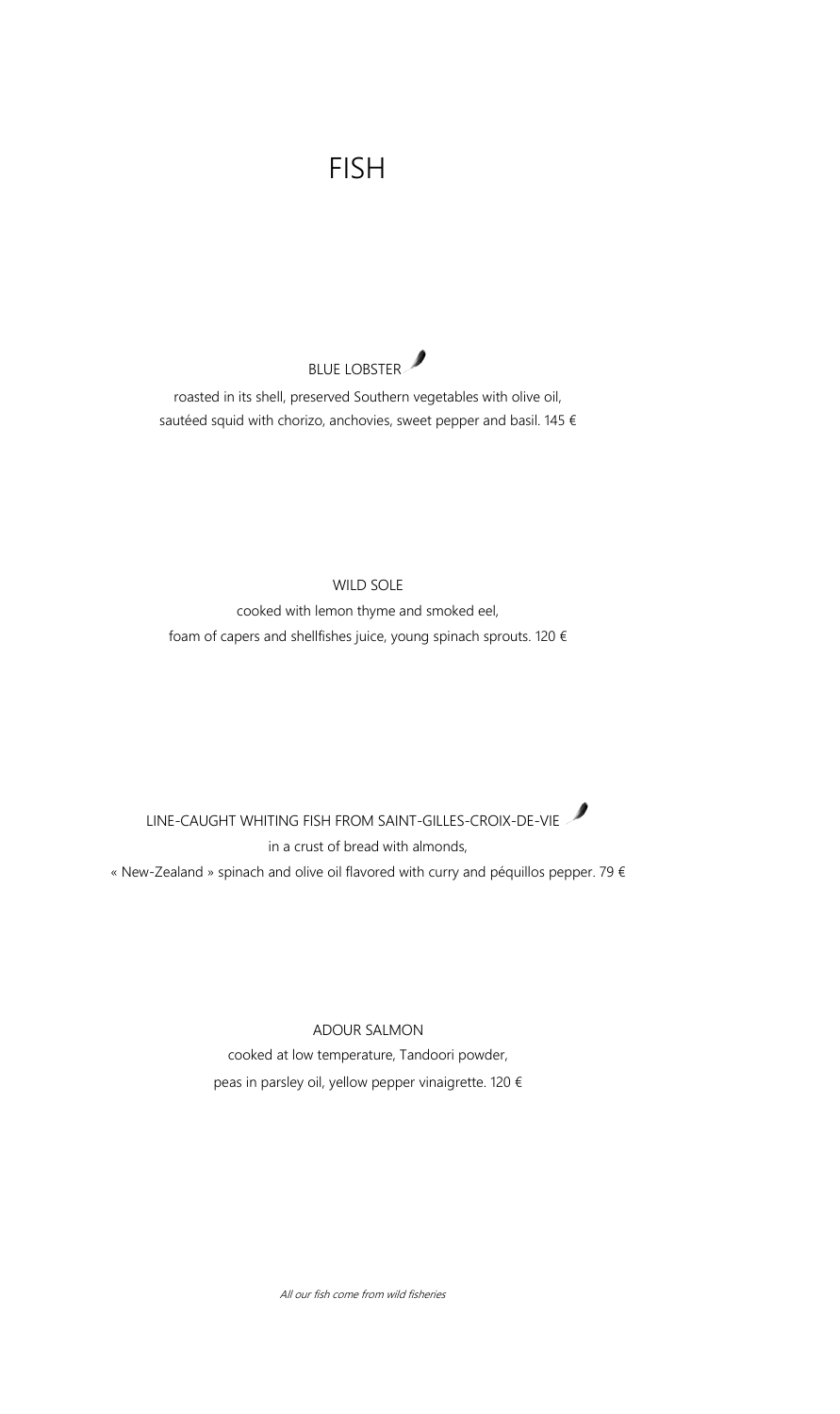### MEAT

### VEAL SWEETBREAD pan-fried, laked with spicy honey, "ginger's springs onions" condiment, broccoli heart juice. 115 €

### BRESSE FARM HEN POACHED IN A BLADDER (2 people) hen breast cooked with yellow wine, crayfishes, giblets candies and girolle mushrooms, legs cooked in a broth of meadow mushroom, green peas infused with verbena. 340 €

### MILK-FED LAMB "PRE-SALE TASTE" saddle roasted in a nori crust, « ratte » potatoes cooked with periwinkles, curdled cow milk and parsley oil. 120  $\epsilon$



roast and glazed, legs and giblets kefta,

burned cabbage flavored with ginger, cooking juice flambéed with whisky. 98 €

All our meat is of French origin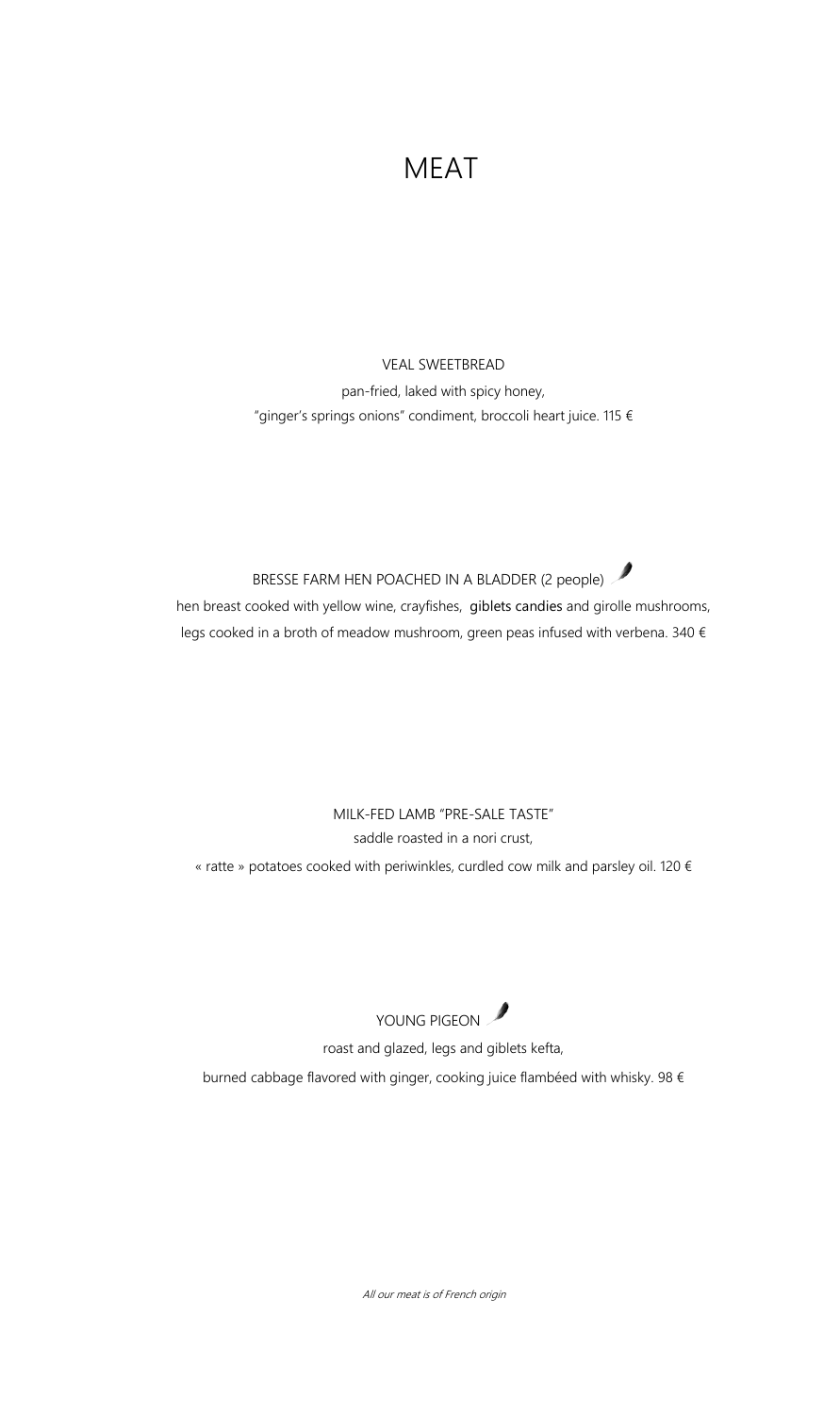## TRIBUTE TO OUR TERROIR

« There is no cooking without the finest products.

I carefully choose all my products from the best French producers and farmers to provide you with the highest gastronomic experience.

Butter or salt, meat or fresh herbs, in my opinion each product is fundamental when creating a great dish, which will strike a true and unforgettable emotion.

> I choose farmers, fishermen, breeders, who respect nature's cycle and seasons and take great care in supplying us products of high nutritional and gustatory quality.

Together we share a necessary awareness of the respect of soils, seas and forests, and of the preservation of our Earth and Oceans.

We take the unique essence out of these products to reveal all their particularities and strengths through fantastic combinations.

I want to thank among others Monsieur Claude Raffin from Saint-Gilles-Croix-de-Vie, who gives us every day the best sea products; Le Comptoir des Producteurs and Monsieur Christophe Latour in Lot-et-Garonne who present us the most beautiful fruit and vegetables of the country; La Gayote farm, who breeds with respect and great care our poultry from Bresse; Marie-Anne Cantin for exceptional cheeses, along with Monsieur Roland Feuillas, who hands us his old wheat seeds, amazing raw material for our living bread, baked here in our own mill, and served every day at our table.

> Committed chefs and producers alike, we build today's and tomorrow's cuisine, high gastronomy aware of our world's stakes, in harmony with our time, while looking towards the future. »

Eric Frechon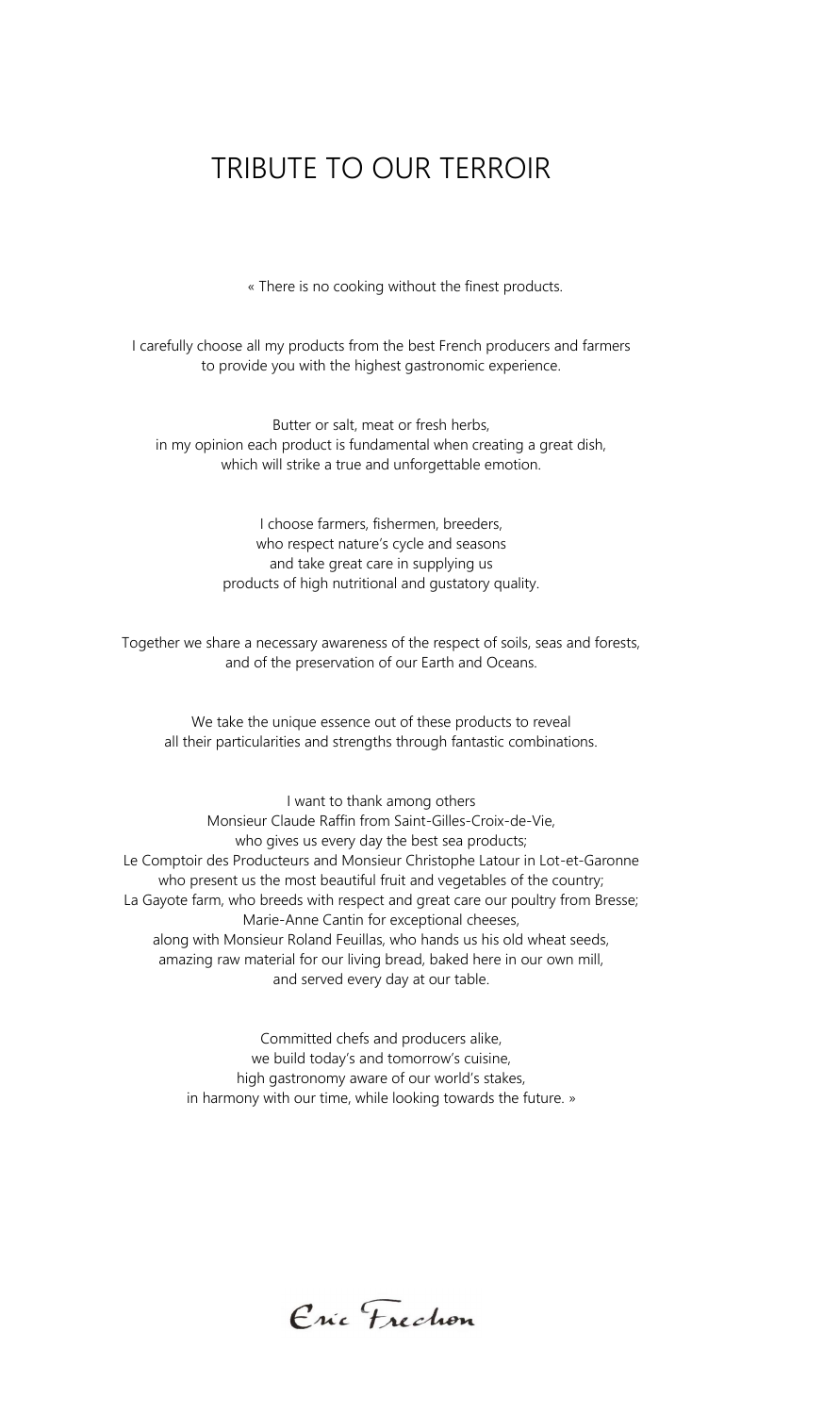$\mathcal{E}$ F

CAVIAR FROM SOLOGNE « ratte » potatoes mousseline smoked with haddock, buckwheat crisp with a slightly sour dressing.

#### LARGE LANGOUSTINES

lightly cooked with lemon-thyme, « onion-mango » condiment, broth of the claws with citrus fruit and coriander.

#### « CANDELE » MACARONI

with black truffle, artichoke and duck foie gras, gratinated with mature Parmesan cheese, black truffle juice.

#### ADOUR SALMON

cooked at low temperature, Tandoori powder, peas in parsley oil, yellow pepper vinaigrette.

BRESSE FARM HEN POACHED IN A BLADDER hen breast with yellow wine, crayfishes, giblets candies and girolles, legs cooked in a broth of meadow mushroom, peas infused with verbena.

FINE CHEESES FROM OUR CELLAR

RETURN FROM PICKING wild strawberries and « mara des bois » confit, infused sorbet with leaves of agastache, cottage cheese foam.

> VANILLA FROM MADAGASCAR crispy vanilla bundle, vanilla cream, minute maid ice cream with roasted vanilla.